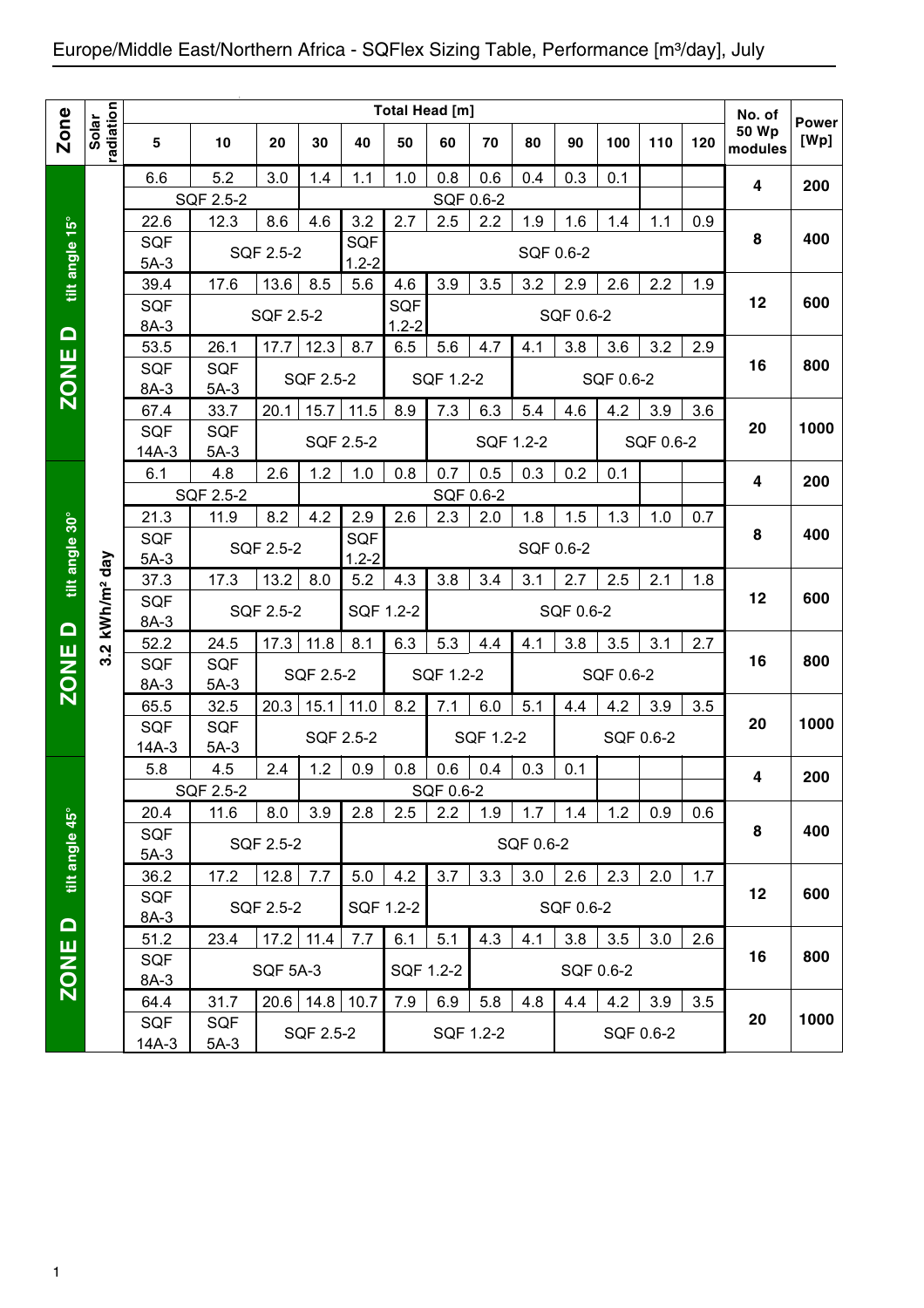|                |                        |                    |                      |           |           |                      | Total Head [m] |           |           |           |           |           |           |           | No. of           |                      |
|----------------|------------------------|--------------------|----------------------|-----------|-----------|----------------------|----------------|-----------|-----------|-----------|-----------|-----------|-----------|-----------|------------------|----------------------|
| Zone           | radiation<br>Solar     | 5                  | 10                   | 20        | 30        | 40                   | 50             | 60        | 70        | 80        | 90        | 100       | 110       | 120       | 50 Wp<br>modules | <b>Power</b><br>[Wp] |
|                |                        |                    |                      | 4.2       | 1.8       | 1.5                  | 1.3            |           |           |           | 0.5       |           |           |           |                  |                      |
|                |                        | 9.7<br><b>SQF</b>  | 6.7                  |           |           |                      |                | 1.2       | 0.9       | 0.7       |           | 0.4       | 0.2       | 0.1       | 4                | 200                  |
|                |                        | $5A-3$             | <b>SQF 2.5-2</b>     |           |           |                      |                |           | SQF 0.6-2 |           |           |           |           |           |                  |                      |
|                |                        | 29.6               | 14.5                 | 10.7      | 6.2       | 4.1                  | 3.4            | 3.0       | 2.7       | 2.4       | 2.2       | 1.9       | 1.6       | 1.3       |                  |                      |
| tilt angle 15° |                        | SQF                |                      |           |           |                      |                |           |           |           |           |           |           |           | 8                | 400                  |
|                |                        | 8A-3               |                      | SQF 2.5-2 |           |                      | SQF 1.2-2      |           |           |           | SQF 0.6-2 |           |           |           |                  |                      |
|                |                        | 47.8               | 22.6                 | 16.1      | 10.8      | 7.4                  | 5.8            | 4.9       | 4.1       | 3.8       | 3.5       | 3.3       | 2.8       | 2.5       |                  |                      |
|                |                        | SQF                | <b>SQF</b>           |           | SQF 2.5-2 |                      |                | SQF 1.2-2 |           |           |           | SQF 0.6-2 |           |           | 12               | 600                  |
| ш              |                        | 8A-3               | $5A-3$               |           |           |                      |                |           |           |           |           |           |           |           |                  |                      |
| <b>ZONE</b>    |                        | 64.8               | 32.2                 | 19.7      | 15.0      | 10.9                 | 8.3            | 6.9       | 6.0       | 5.1       | 4.3       | 4.0       | 3.7       | 3.5       | 16               | 800                  |
|                |                        | SQF<br>$14A-3$     | <b>SQF</b><br>$5A-3$ |           |           | SQF 2.5-2            |                |           | SQF 1.2-2 |           |           |           | SQF 0.6-2 |           |                  |                      |
|                |                        | 79.4               | 40.4                 | 21.5      | 17.9      | 14.3                 | 11.2           | 8.8       | 7.5       | 6.8       | 5.9       | 5.1       | 4.3       | 4.0       |                  |                      |
|                |                        | SQF                | <b>SQF</b>           |           |           |                      |                |           |           |           |           |           |           | SQF       | 20               | 1000                 |
|                |                        | $14A-3$            | $5A-3$               |           |           | SQF 2.5-2            |                |           |           |           | SQF 1.2-2 |           |           | $0.6 - 2$ |                  |                      |
|                |                        | 8.6                | 6.4                  | 3.8       | 1.7       | 1.4                  | 1.2            | 1.0       | 0.8       | 0.6       | 0.4       | 0.3       | 0.1       |           |                  |                      |
|                |                        | SQF                | SQF 2.5-2            |           |           |                      |                |           | SQF 0.6-2 |           |           |           |           |           | 4                | 200                  |
|                |                        | $5A-3$             |                      |           |           |                      |                |           |           |           |           |           |           |           |                  |                      |
|                |                        | 27.7               | 14.2                 | 10.3      | 5.8       | 3.9                  | 3.2            | 2.9       | 2.6       | 2.3       | 2.0       | 1.8       | 1.4       | 1.2       | 8                | 400                  |
|                |                        | SQF                |                      | SQF 2.5-2 |           | SQF<br>$1.2 - 2$     |                |           |           | SQF 0.6-2 |           |           |           |           |                  |                      |
| tilt angle 30° |                        | 8A-3<br>46.4       | 21.1                 | 15.7      | 10.3      | 6.9                  | 5.5            | 4.6       | 4.0       | 3.7       | 3.4       | 3.1       | 2.7       | 2.4       |                  |                      |
|                | kWh/m <sup>2</sup> day | SQF                | <b>SQF</b>           |           |           |                      |                |           |           |           |           |           |           |           | 12               | 600                  |
| ш              |                        | 8A-3               | $5A-3$               |           | SQF 2.5-2 |                      | SQF 1.2-2      |           |           |           | SQF 0.6-2 |           |           |           |                  |                      |
|                | $3.\overline{8}$       | 62.2               | 30.8                 | 19.6      | 14.5      | 10.4                 | 7.8            | 6.7       | 5.7       | 4.8       | 4.3       | 4.1       | 3.7       | 3.4       |                  |                      |
| <b>ZONE</b>    |                        | <b>SQF</b>         | <b>SQF</b>           |           |           | SQF 2.5-2            |                |           | SQF 1.2-2 |           |           |           |           |           | 16               | 800                  |
|                |                        | $14A-3$            | $5A-3$               |           |           |                      |                |           |           |           |           |           | SQF 0.6-2 |           |                  |                      |
|                |                        | 78.2               | 39.7                 | 21.9      | 17.8      | 13.8                 | 10.6           | 8.3       | 7.4       | 6.5       | 5.5       | 4.8       | 4.3       | 4.0       |                  |                      |
|                |                        | SQF                | SQF                  |           |           | SQF 2.5-2            |                |           |           | SQF 1.2-2 |           |           |           | SQF 0.6-2 | 20               | 1000                 |
|                |                        | $14A-3$            | $5A-3$               |           |           |                      |                |           |           |           |           |           |           |           |                  |                      |
|                |                        | 8.1<br><b>SQF</b>  | 6.1                  | 3.7       | 1.7       | 1.4                  | 1.2            | 1.0       | 0.8       | 0.6       | 0.4       | 0.2       | 0.1       |           | 4                | 200                  |
|                |                        | $5A-3$             | SQF 2.5-2            |           |           |                      |                |           | SQF 0.6-2 |           |           |           |           |           |                  |                      |
|                |                        | 26.8               | 14.1                 | 10.1      | 5.5       | 3.8                  | 3.2            | 2.9       | 2.5       | 2.2       | 2.0       | 1.7       | 1.4       | 1.1       |                  |                      |
|                |                        | SQF                |                      |           |           | <b>SQF</b>           |                |           |           |           |           |           |           |           | 8                | 400                  |
| tilt angle 45° |                        | $8A-3$             |                      | SQF 2.5-2 |           | $1.2 - 2$            |                |           |           | SQF 0.6-2 |           |           |           |           |                  |                      |
|                |                        | 46.0               | 20.4                 | 15.5      | 10.1      | 6.7                  | 5.4            | 4.5       | 4.0       | 3.7       | 3.4       | 3.1       | 2.6       | 2.3       |                  |                      |
|                |                        | SQF                | SQF                  |           | SQF 2.5-2 |                      | SQF 1.2-2      |           |           |           |           | SQF 0.6-2 |           |           | 12               | 600                  |
| ш              |                        | 8A-3               | $5A-3$               |           |           |                      |                |           |           |           |           |           |           |           |                  |                      |
| <b>ZONE</b>    |                        | 61.8               | 30.4                 |           |           | $20.0$   14.3   10.2 | 7.6            | 6.6       | 5.5       | 4.7       | 4.3       | 4.1       | 3.7       | 3.3       |                  |                      |
|                |                        | <b>SQF</b>         | SQF                  |           | SQF 2.5-2 |                      |                |           | SQF 1.2-2 |           |           |           | SQF 0.6-2 |           | 16               | 800                  |
|                |                        | 14A-3              | $5A-3$               | 22.4      |           | $17.8$ 13.6          | 10.4           | 8.3       | 7.4       | 6.4       | 5.4       | 4.6       | 4.3       | 4.1       |                  |                      |
|                |                        | 78.1<br><b>SQF</b> | 39.4<br>SQF          |           |           |                      |                |           |           |           |           |           |           |           | 20               | 1000                 |
|                |                        | 14A-3              | $5A-3$               |           |           | SQF 2.5-2            |                |           |           | SQF 1.2-2 |           |           | SQF 0.6-2 |           |                  |                      |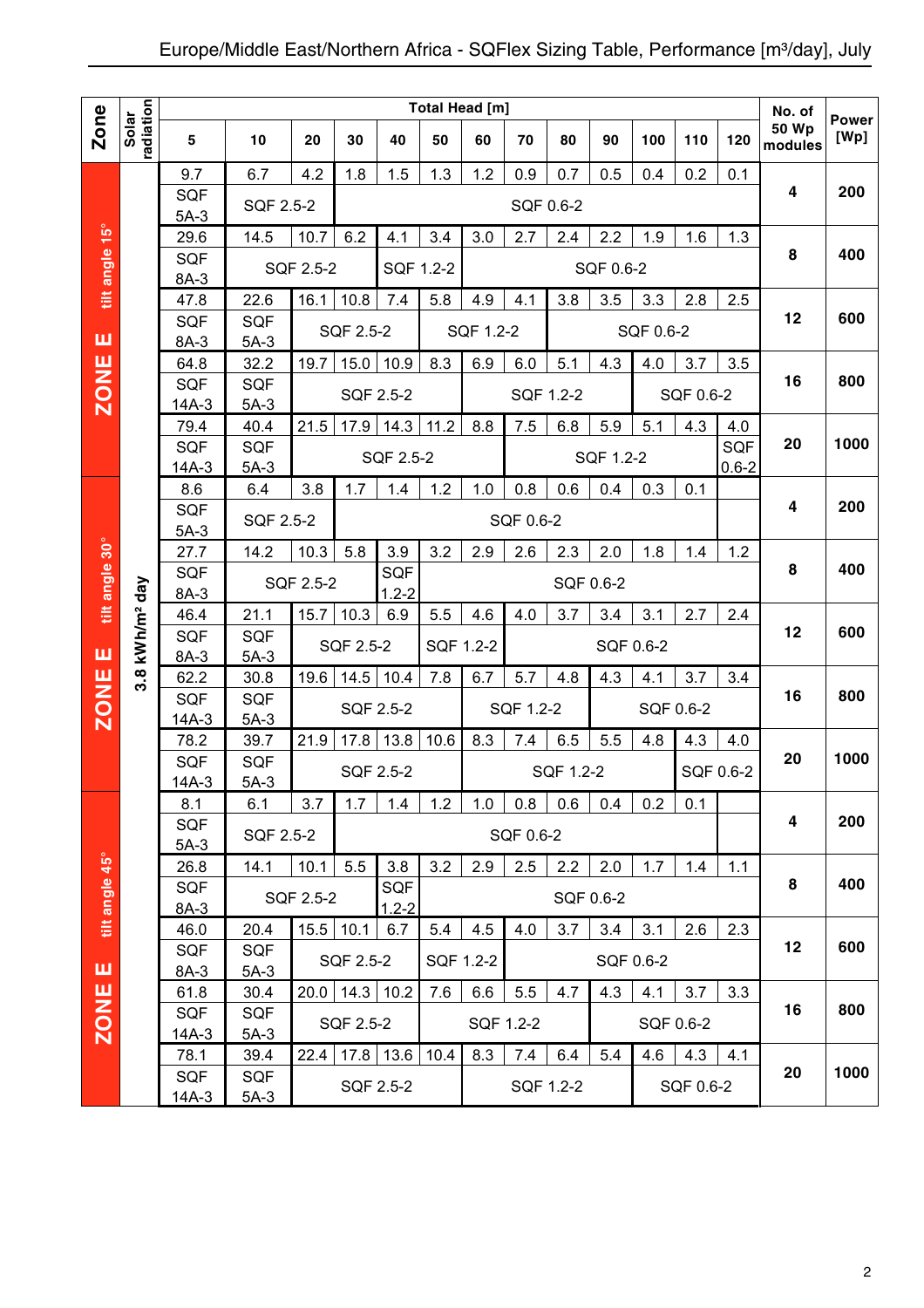|                |                            |                       |                      |               |               |                 | <b>Total Head [m]</b> |           |           |           |           |           |           |                         | No. of                  |                      |
|----------------|----------------------------|-----------------------|----------------------|---------------|---------------|-----------------|-----------------------|-----------|-----------|-----------|-----------|-----------|-----------|-------------------------|-------------------------|----------------------|
| <b>Zone</b>    | radiation<br>Solar         | 5                     | 10                   | 20            | 30            | 40              | 50                    | 60        | 70        | 80        | 90        | 100       | 110       | 120                     | <b>50 Wp</b><br>modules | <b>Power</b><br>[Wp] |
|                |                            | 13.0                  | 8.3                  | 5.4           | 2.2           | 1.9             | 1.7                   | 1.5       | 1.2       | 1.1       | 0.8       | 0.6       | 0.4       | 0.2                     |                         |                      |
|                |                            | <b>SQF</b><br>$5A-3$  | SQF 2.5-2            |               |               |                 |                       |           | SQF 0.6-2 |           |           |           |           |                         | 4                       | 200                  |
|                |                            | 36.2                  | 16.5                 | 12.6          | 7.8           | 5.0             | 4.2                   | 3.6       | 3.2       | 2.9       | 2.6       | 2.4       | 2.0       | 1.7                     |                         |                      |
| tilt angle 15° |                            | SQF<br>8A-3           |                      | SQF 2.5-2     |               |                 | SQF 1.2-2             |           |           |           | SQF 0.6-2 |           |           |                         | 8                       | 400                  |
|                |                            | 56.4                  | 27.6                 | 18.2          | 12.9          | 9.2             | 6.8                   | 6.0       | 5.1       | 4.2       | 3.9       | 3.7       | 3.4       | 3.0                     |                         |                      |
| Щ              |                            | SQF<br>$14A-3$        | <b>SQF</b><br>$5A-3$ |               | SQF 2.5-2     |                 |                       | SQF 1.2-2 |           |           |           | SQF 0.6-2 |           |                         | 12                      | 600                  |
|                |                            | 74.3                  | 37.8                 | 20.9          | 17.1          | 13.1            | 10.3                  | 7.9       | 7.0       | 6.3       | 5.4       | 4.6       | 4.1       | 3.8                     |                         |                      |
| <b>ZONE</b>    |                            | <b>SQF</b><br>$14A-3$ | <b>SQF</b><br>$5A-3$ |               |               | SQF 2.5-2       |                       |           |           | SQF 1.2-2 |           |           | SQF 0.6-2 |                         | 16                      | 800                  |
|                |                            | 89.6                  | 50.1                 | 24.9          | 19.2          | 16.2            | 13.4                  | 10.9      | 8.2       | 7.6       | 6.8       | 6.2       | 5.5       | 4.7                     |                         | 1000                 |
|                |                            | <b>SQF 14A-3</b>      |                      |               |               | <b>SQF 5A-6</b> |                       |           |           |           |           | SQF 1.2-2 |           |                         | 20                      |                      |
|                |                            | 11.9                  | 7.8                  | 5.1           | 2.1           | 1.8             | 1.6                   | 1.4       | 1.1       | 0.9       | 0.7       | 0.5       | 0.3       | 0.1                     |                         |                      |
|                |                            | SQF<br>$5A-3$         | SQF 2.5-2            |               |               |                 |                       |           | SQF 0.6-2 |           |           |           |           |                         | 4                       | 200                  |
|                |                            | 34.4                  | 16.2                 | 12.2          | 7.3           | 4.8             | 4.0                   | 3.5       | 3.1       | 2.8       | 2.5       | 2.2       | 1.9       | 1.6                     |                         |                      |
| tilt angle 30° |                            | SQF<br>8A-3           |                      | SQF 2.5-2     |               | SQF 1.2-2       |                       |           |           |           | SQF 0.6-2 |           |           |                         | 8                       | 400                  |
|                |                            | 54.4                  | 26.2                 | 18.1          | 12.4          | 8.7             | 6.6                   | 5.7       | 4.8       | 4.2       | 3.9       | 3.7       | 3.2       | 2.9                     |                         |                      |
| щ              | 4.4 kWh/m <sup>2</sup> day | SQF<br>8A-3           | <b>SQF</b><br>$5A-3$ |               | SQF 2.5-2     |                 |                       | SQF 1.2-2 |           |           |           | SQF 0.6-2 |           |                         | 12                      | 600                  |
|                |                            | 73.0                  | 36.8                 | 21.0          | 16.9          | 12.7            | 9.7                   | 7.8       | 6.9       | 5.9       | 5.0       | 4.4       | 4.1       | 3.8                     |                         |                      |
| <b>ZONE</b>    |                            | SQF<br>$14A-3$        | SQF<br>$5A-3$        |               |               | SQF 2.5-2       |                       |           | SQF 1.2-2 |           |           |           | SQF 0.6-2 |                         | 16                      | 800                  |
|                |                            | 88.6                  | 47.2                 | 23.5          | 19.3          | 16.1            | 12.9                  | 10.3      | 8.2       | 7.5       | 6.7       | 6.0       | 5.2       | 4.4                     |                         |                      |
|                |                            | <b>SQF 14A-3</b>      |                      | SQF<br>$5A-6$ |               |                 | SQF 2.5-2             |           |           |           |           | SQF 1.2-2 |           |                         | 20                      | 1000                 |
|                |                            | 11.6                  | 7.7                  | 4.9           | 2.1           | 1.8             | 1.6                   | 1.4       | 1.1       | 0.9       | 0.7       | 0.5       | 0.3       | 0.1                     |                         |                      |
|                |                            | SQF<br>$5A-3$         | SQF 2.5-2            |               |               |                 |                       |           |           | SQF 0.6-2 |           |           |           |                         | 4                       | 200                  |
|                |                            | 33.8                  | 16.2                 | 12.1          | 7.2           | 4.7             | 3.9                   | 3.5       | 3.1       | 2.8       | 2.5       | 2.2       | 1.9       | 1.5                     |                         |                      |
| tilt angle 45° |                            | <b>SQF</b><br>8A-3    |                      | SQF 2.5-2     |               |                 | SQF 1.2-2             |           |           |           | SQF 0.6-2 |           |           |                         | 8                       | 400                  |
|                |                            | 54.4                  | 25.8                 |               | $18.0$   12.4 | 8.5             | 6.6                   | 5.6       | 4.7       | 4.2       | 4.0       | 3.7       | 3.2       | 2.8                     |                         |                      |
| Щ              |                            | <b>SQF</b><br>8A-3    | <b>SQF</b><br>$5A-3$ |               | SQF 2.5-2     |                 |                       | SQF 1.2-2 |           |           |           | SQF 0.6-2 |           |                         | 12                      | 600                  |
|                |                            | 73.4                  | 36.8                 | 21.5          | 16.9          | 12.6            | 9.6                   | 7.9       | 6.9       | 5.9       | 4.9       | 4.5       | 4.2       | 3.9                     |                         |                      |
| <b>ZONE</b>    |                            | <b>SQF</b><br>$14A-3$ | <b>SQF</b><br>$5A-3$ |               |               | SQF 2.5-2       |                       |           | SQF 1.2-2 |           |           |           | SQF 0.6-2 |                         | 16                      | 800                  |
|                |                            | 89.2                  | 46.3                 | 23.5          | 19.5          | 16.1            | 12.9                  | 10.1      | 8.3       | 7.6       | 6.7       | 5.9       | 5.1       | 4.4                     |                         |                      |
|                |                            | <b>SQF 14A-3</b>      |                      |               |               | SQF 2.5-2       |                       |           |           |           | SQF 1.2-2 |           |           | <b>SQF</b><br>$0.6 - 2$ | 20                      | 1000                 |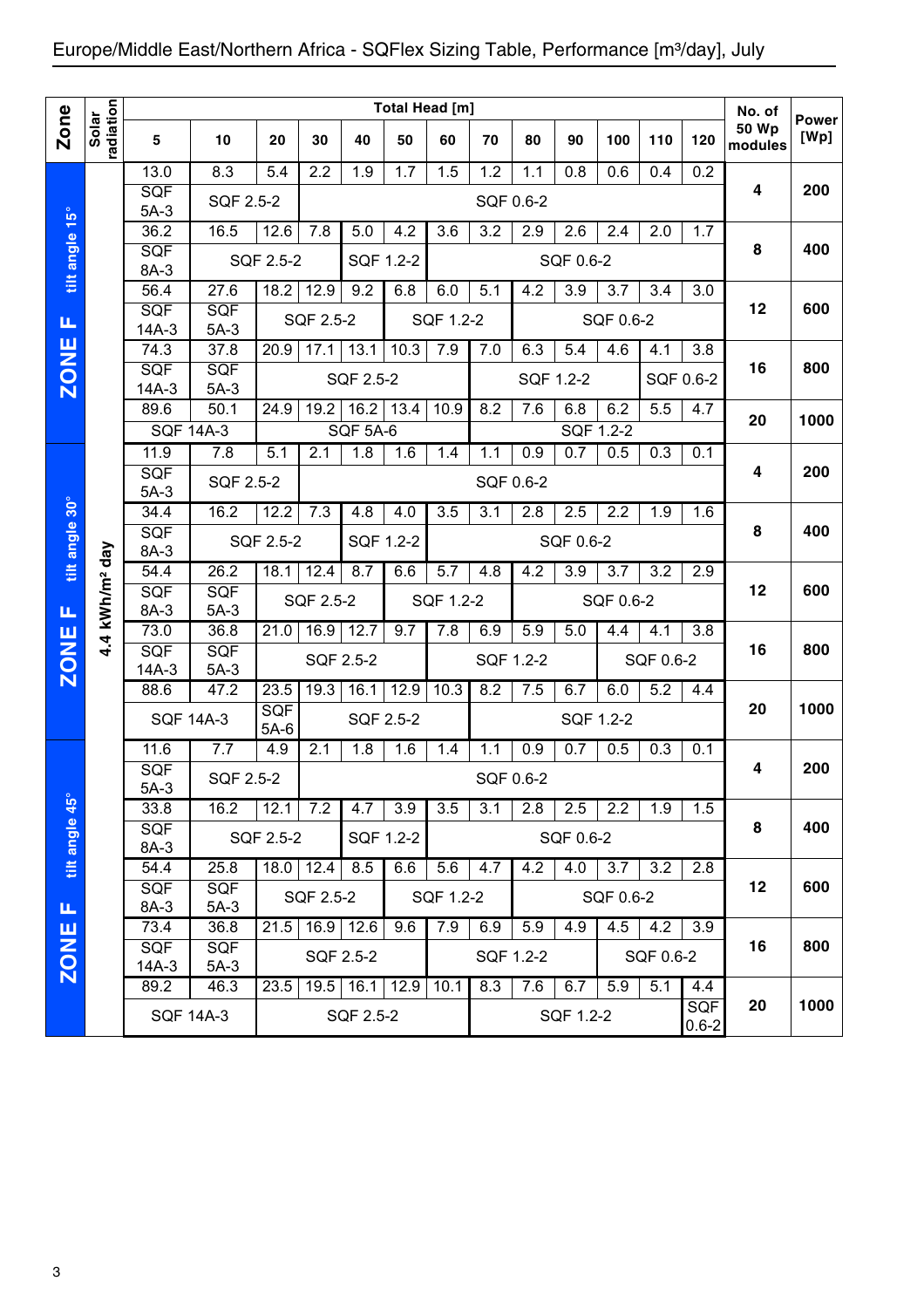|                |                            |                       |                             |               |           |                | Total Head [m]    |                  |                  |           |                  |           |                  |                         | No. of                  | <b>Power</b> |
|----------------|----------------------------|-----------------------|-----------------------------|---------------|-----------|----------------|-------------------|------------------|------------------|-----------|------------------|-----------|------------------|-------------------------|-------------------------|--------------|
| Zone           | radiation<br>Solar         | 5                     | 10                          | 20            | 30        | 40             | 50                | 60               | 70               | 80        | 90               | 100       | 110              | 120                     | <b>50 Wp</b><br>modules | [Wp]         |
|                |                            | 15.9                  | 9.3                         | 6.4           | 2.8       | 2.2            | 2.0               | 1.8              | 1.5              | 1.3       | 1.1              | 0.9       | 0.6              | 0.4                     |                         |              |
|                |                            | SQF<br>$5A-3$         |                             | SQF 2.5-2     |           |                |                   |                  |                  | SQF 0.6-2 |                  |           |                  |                         | 4                       | 200          |
|                |                            | 41.2                  | 18.2                        | 14.0          | 9.0       | 6.0            | 4.9               | 4.1              | 3.6              | 3.3       | 3.0              | 2.8       | 2.4              | 2.1                     |                         |              |
| tilt angle 15° |                            | SQF                   | SQF                         |               | SQF 2.5-2 |                | SQF 1.2-2         |                  |                  |           |                  | SQF 0.6-2 |                  |                         | 8                       | 400          |
|                |                            | 8A-3<br>63.3          | $5A-3$<br>$\overline{31.4}$ | 19.4          |           |                | 8.1               | 6.8              | 5.8              | 5.0       | 4.2              |           |                  | 3.4                     |                         |              |
|                |                            | SQF                   | SQF                         |               | 14.6      | 10.6           |                   |                  |                  |           |                  | 4.0       | 3.7              |                         | 12                      | 600          |
| <u>්</u>       |                            | $14A-3$               | $5A-3$                      |               |           | SQF 2.5-2      |                   |                  | SQF 1.2-2        |           |                  |           | SQF 0.6-2        |                         |                         |              |
|                |                            | 81.7                  | 42.1                        | 21.8          | 18.2      | 14.9           | 11.8              | 9.3              | 7.7              | 7.0       | 6.2              | 5.5       | 4.7              | 4.0                     |                         |              |
| <b>ZONE</b>    |                            |                       | <b>SQF 14A-3</b>            |               |           | SQF 2.5-2      |                   |                  |                  |           | SQF 1.2-2        |           |                  | <b>SQF</b><br>$0.6 - 2$ | 16                      | 800          |
|                |                            | 97.1                  | 58.1                        | 28.7          | 20.1      | 17.4           | 14.9              | 12.5             | 9.6              | 8.0       | 7.3              | 6.8       | 6.2              | 5.6                     |                         |              |
|                |                            |                       | <b>SQF 14A-3</b>            | SQF<br>$5A-6$ |           |                | SQF 2.5-2         |                  |                  |           |                  | SQF 1.2-2 |                  |                         | 20                      | 1000         |
|                |                            | 14.8                  | 9.0                         | 5.9           | 2.5       | 2.1            | 1.9               | 1.7              | 1.4              | 1.2       | 1.0              | 0.8       | 0.5              | 0.3                     |                         |              |
|                |                            | SQF                   |                             | SQF 2.5-2     |           |                |                   |                  |                  | SQF 0.6-2 |                  |           |                  |                         | 4                       | 200          |
|                |                            | $5A-3$<br>39.4        | 17.7                        | 13.7          | 8.5       | 5.6            | 4.6               | $\overline{3.9}$ | $\overline{3.5}$ | 3.2       | 2.9              | 2.6       | 2.2              | 1.9                     |                         |              |
| tilt angle 30° |                            | SQF                   |                             | SQF 2.5-2     |           |                | SQF               |                  |                  |           | SQF 0.6-2        |           |                  |                         | 8                       | 400          |
|                |                            | 8A-3                  |                             |               |           |                | $1.2 - 2$         |                  |                  |           |                  |           |                  |                         |                         |              |
|                | 4.9 kWh/m <sup>2</sup> day | 61.0<br>SQF           | 30.1<br>SQF                 | 19.4          | 14.1      | 10.1           | 7.6               | 6.5              | 5.5              | 4.7       | 4.2              | 4.0       | $\overline{3.6}$ | $\overline{3.3}$        | 12                      | 600          |
| <mark>ු</mark> |                            | $14A-3$               | $5A-3$                      |               |           | SQF 2.5-2      |                   |                  | SQF 1.2-2        |           |                  |           | SQF 0.6-2        |                         |                         |              |
|                |                            | 80.7                  | 41.1                        | 21.9          | 18.1      | 14.4           | 11.3              | 8.8              | 7.6              | 6.8       | $\overline{5.9}$ | 5.2       | 4.4              | 4.1                     |                         |              |
| <b>ZONE</b>    |                            | SQF<br>$14A-3$        | SQF<br>$5A-3$               |               |           | SQF 2.5-2      |                   |                  |                  |           | SQF 1.2-2        |           |                  | SQF<br>$0.6 - 2$        | 16                      | 800          |
|                |                            | 96.2                  | 55.4                        | 27.3          | 20.2      | 17.3           | 14.7              | 11.9             | 9.0              | 8.1       | 7.3              | 6.7       | 6.0              | 5.3                     |                         |              |
|                |                            |                       | <b>SQF 14A-3</b>            | SQF<br>$5A-6$ |           |                | SQF 2.5-2         |                  |                  |           |                  | SQF 1.2-2 |                  |                         | 20                      | 1000         |
|                |                            | 14.7                  | 9.0                         | 5.8           | 2.5       | 2.1            | 1.9               | 1.7              | 1.4              | 1.2       | 0.9              | 0.7       | 0.5              | 0.3                     |                         |              |
|                |                            | SQF                   |                             | SQF 2.5-2     |           |                |                   |                  |                  | SQF 0.6-2 |                  |           |                  |                         | 4                       | 200          |
|                |                            | $5A-3$                |                             |               |           |                |                   |                  |                  |           |                  |           |                  |                         |                         |              |
| tilt angle 45° |                            | 39.3<br>SQF           | 17.9                        | 13.7          | 8.5       | 5.5            | 4.6<br><b>SQF</b> | 3.9              | 3.6              | 3.2       | 2.9              | 2.6       | 2.2              | 1.9                     | 8                       | 400          |
|                |                            | 8A-3                  |                             | SQF 2.5-2     |           |                | $1.2 - 2$         |                  |                  |           | SQF 0.6-2        |           |                  |                         |                         |              |
|                |                            | 60.8                  | 30.0                        | 19.5          |           | $14.1$ 10.1    | 7.5               | 6.5              | 5.5              | 4.7       | 4.3              | 4.0       | 3.7              | 3.3                     |                         |              |
| G              |                            | <b>SQF</b><br>$14A-3$ | <b>SQF</b><br>$5A-3$        |               |           | SQF 2.5-2      |                   |                  | SQF 1.2-2        |           |                  |           | SQF 0.6-2        |                         | 12                      | 600          |
|                |                            | 81.5                  | 41.5                        | 22.4          |           | $18.3$ 14.4    | 11.2              | 8.7              | 7.7              | 6.9       | 5.8              | 5.1       | 4.4              | 4.1                     |                         |              |
| <b>ZONE</b>    |                            | <b>SQF</b>            | <b>SQF</b>                  |               |           | SQF 2.5-2      |                   |                  |                  |           | SQF 1.2-2        |           |                  | SQF 0.6-2               | 16                      | 800          |
|                |                            | $14A-3$<br>97.1       | $5A-3$<br>55.0              | 27.1          |           | 20.5 17.5 14.8 |                   | 11.8             | 8.9              | 8.2       | 7.4              | 6.7       | 6.0              | 5.2                     |                         |              |
|                |                            |                       | <b>SQF 14A-3</b>            |               |           |                | <b>SQF 5A-6</b>   |                  |                  |           |                  | SQF 1.2-2 |                  |                         | 20                      | 1000         |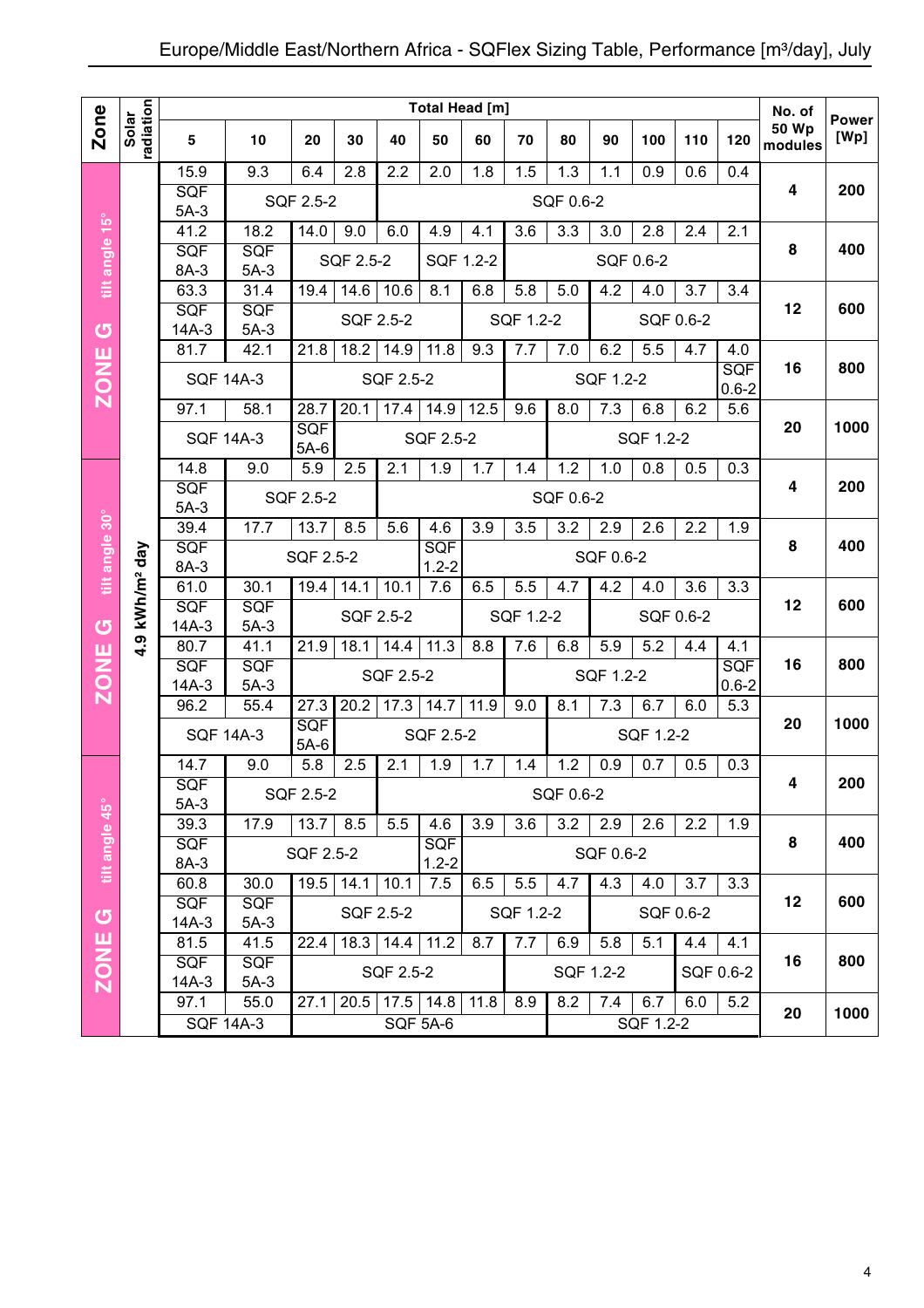|                |                    |                      |                      |                      |                   |                 | Total Head [m]          |           |           |           |                  |                  |                  |     | No. of                  |                      |
|----------------|--------------------|----------------------|----------------------|----------------------|-------------------|-----------------|-------------------------|-----------|-----------|-----------|------------------|------------------|------------------|-----|-------------------------|----------------------|
| <b>Zone</b>    | Solar<br>radiation | 5                    | 10                   | 20                   | 30                | 40              | 50                      | 60        | 70        | 80        | 90               | 100              | 110              | 120 | <b>50 Wp</b><br>modules | <b>Power</b><br>[Wp] |
|                |                    | 19.0                 | 10.6                 | 7.3                  | 3.6               | 2.6             | 2.3                     | 2.1       | 1.8       | 1.6       | $\overline{1.3}$ | 1.1              | 0.8              | 0.6 |                         |                      |
|                |                    | <b>SQF</b><br>$5A-3$ |                      | SQF 2.5-2            |                   |                 |                         |           |           | SQF 0.6-2 |                  |                  |                  |     | 4                       | 200                  |
|                |                    | 46.5                 | 21.8                 | 15.7                 | 10.4              | 7.2             | 5.6                     | 4.8       | 3.9       | 3.7       | 3.4              | 3.2              | 2.8              | 2.4 |                         |                      |
| tilt angle 15° |                    | SQF<br>8A-3          | SQF<br>$5A-3$        |                      | SQF 2.5-2         |                 | SQF 1.2-2               |           |           |           |                  | SQF 0.6-2        |                  |     | 8                       | 400                  |
|                |                    | 70.4                 | 35.5                 | 20.3                 | $\overline{16.3}$ | 12.2            | 9.5                     | 7.5       | 6.7       | 5.8       | 4.9              | 4.2              | 3.9              | 3.7 |                         |                      |
| Ŧ              |                    | <b>SQF</b>           | SQF<br>$5A-3$        |                      | SQF 2.5-2         |                 |                         |           | SQF 1.2-2 |           |                  |                  | SQF 0.6-2        |     | 12                      | 600                  |
|                |                    | $14A-3$<br>89.5      | 50.5                 | 25.1                 | 19.2              | 16.2            | 13.5                    | 10.9      | 8.2       | 7.5       | 6.8              | 6.3              | $\overline{5.5}$ | 4.8 |                         |                      |
| <b>ZONE</b>    |                    | <b>SQF 14A-3</b>     |                      |                      |                   | <b>SQF 5A-6</b> |                         |           |           |           |                  | SQF 1.2-2        |                  |     | 16                      | 800                  |
|                |                    | 105                  | 66.5                 | 32.8                 | 20.8              | 18.3            | 16.2                    | 13.9      | 11.3      | 8.9       | 7.8              | 7.3              | 6.8              | 6.2 |                         |                      |
|                |                    | <b>SQF 14A-3</b>     |                      | <b>SQF</b><br>$5A-6$ |                   |                 | SQF 2.5-2               |           |           |           |                  | SQF 1.2-2        |                  |     | 20                      | 1000                 |
|                |                    | 18.0                 | 10.3                 | 7.0                  | 3.3               | 2.4             | 2.2                     | 2.0       | 1.7       | 1.5       | 1.2              | 1.0              | 0.7              | 0.5 |                         |                      |
|                |                    | SQF                  |                      | SQF 2.5-2            |                   |                 |                         |           |           | SQF 0.6-2 |                  |                  |                  |     | 4                       | 200                  |
|                |                    | $5A-3$<br>45.1       | 20.6<br>15.3<br>10.0 |                      |                   |                 | 5.4                     | 4.6       | 3.9       | 3.6       | 3.3              | 3.0              | 2.6              | 2.3 |                         |                      |
|                |                    | SQF                  |                      |                      |                   | 6.8             | SQF                     |           |           |           |                  |                  |                  |     | 8                       | 400                  |
| tilt angle 30° | day                | 8A-3                 |                      | <b>SQF 5A-3</b>      |                   |                 | $1.2 - 2$               |           |           |           | SQF 0.6-2        |                  |                  |     |                         |                      |
|                |                    | 68.6                 | 34.4                 | 16.0                 | 11.8              | 9.0             | 7.4                     | 6.4       | 5.5       | 4.7       | 4.2              | 3.9              | 3.6              |     |                         |                      |
| Œ              | kWh/m <sup>2</sup> | SQF<br>$14A-3$       | <b>SQF</b><br>$5A-3$ |                      | SQF 2.5-2         |                 |                         |           | SQF 1.2-2 |           |                  | SQF 0.6-2        |                  |     | 12                      | 600                  |
| <b>ZONE</b>    | rÙ.<br>ທ່          | 88.6                 | 47.9                 | 23.8                 | 19.2              | 16.1            | 13.0                    | 10.4      | 8.2       | 7.5       | 6.7              | 6.0              | 5.2              | 4.5 |                         |                      |
|                |                    | <b>SQF 14A-3</b>     |                      |                      |                   | <b>SQF 5A-6</b> |                         |           |           |           |                  | <b>SQF 1.2-2</b> |                  |     | 16                      | 800                  |
|                |                    | 104                  | 64.0                 | 31.5                 | 21.0              | 18.3            | 16.1                    | 13.6      | 10.8      | 8.6       | 7.8              | 7.3              | 6.7              | 6.1 |                         |                      |
|                |                    | <b>SQF 14A-3</b>     |                      | <b>SQF</b><br>$5A-6$ |                   |                 | SQF 2.5-2               |           |           |           |                  | SQF 1.2-2        |                  |     | 20                      | 1000                 |
|                |                    | 18.0                 | 10.4                 | 7.0                  | 3.3               | 2.5             | 2.2                     | 2.0       | 1.7       | 1.5       | $\overline{1.2}$ | 1.0              | 0.7              | 0.5 |                         |                      |
|                |                    | SQF<br>$5A-3$        |                      | SQF 2.5-2            |                   |                 |                         |           |           | SQF 0.6-2 |                  |                  |                  |     | 4                       | 200                  |
| $45^{\circ}$   |                    | 45.6                 | 20.6                 | 15.4                 | 10.1              | 6.8             | 5.4                     | 4.6       | 4.0       | 3.7       | 3.3              | 3.0              | 2.6              | 2.3 |                         |                      |
| tilt angle     |                    | SQF<br>8A-3          |                      | <b>SQF 5A-3</b>      |                   |                 | <b>SQF</b><br>$1.2 - 2$ |           |           |           | SQF 0.6-2        |                  |                  |     | 8                       | 400                  |
|                |                    | 69.6                 | 34.8                 |                      | $20.7$ 16.1       | 11.9            | 9.0                     | 7.5       | 6.5       | 5.5       | 4.7              | 4.3              | 4.0              | 3.7 |                         |                      |
|                |                    | <b>SQF</b>           | <b>SQF</b>           |                      |                   |                 |                         |           |           |           |                  |                  |                  |     | 12                      | 600                  |
| œ              |                    | $14A-3$              | $5A-3$               |                      | SQF 2.5-2         |                 |                         | SQF 1.2-2 |           |           |                  | SQF 0.6-2        |                  |     |                         |                      |
|                |                    | 89.9                 | 48.0                 | 23.8                 | 19.5              | 16.3            | 13.2                    | 10.4      | 8.3       | 7.6       | 6.8              | 6.1              | 5.2              | 4.5 | 16                      | 800                  |
| <b>ZONE</b>    |                    |                      | <b>SQF 14A-3</b>     |                      |                   | <b>SQF 5A-6</b> |                         |           |           |           |                  | SQF 1.2-2        |                  |     |                         |                      |
|                |                    | 106                  | 64.2                 | 31.9                 | 21.3              |                 | 18.6   16.4   13.8      |           | 10.7      | 8.7       | 8.0              | 7.4              | 6.7              | 6.1 |                         | 1000                 |
|                |                    |                      | <b>SQF 14A-3</b>     | <b>SQF</b><br>5A-6   |                   |                 | SQF 2.5-2               |           |           |           |                  | SQF 1.2-2        |                  |     | 20                      |                      |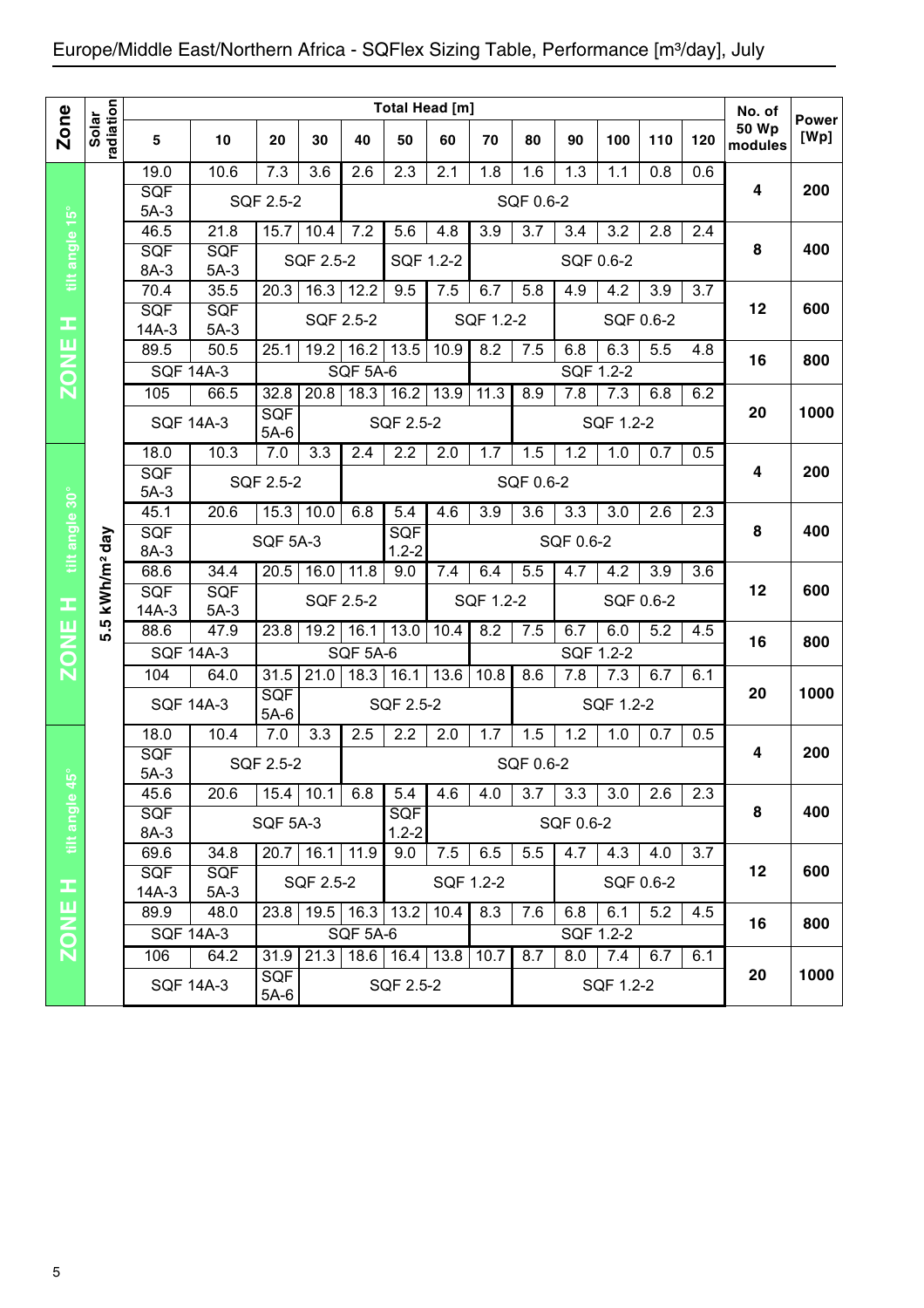|                          |                            |                      |                                                 |                      |           |                                  |           | Total Head [m]   |      |           |           |           |           |           | No. of           | <b>Power</b> |
|--------------------------|----------------------------|----------------------|-------------------------------------------------|----------------------|-----------|----------------------------------|-----------|------------------|------|-----------|-----------|-----------|-----------|-----------|------------------|--------------|
| Zone                     | radiation<br>Solar         | 5                    | 10                                              | 20                   | 30        | 40                               | 50        | 60               | 70   | 80        | 90        | 100       | 110       | 120       | 50 Wp<br>modules | [Wp]         |
|                          |                            | 21.8                 | 11.8                                            | 8.3                  | 4.4       | $\overline{3.0}$                 | 2.6       | 2.4              | 2.1  | 1.8       | 1.6       | 1.3       | 1.1       | 0.8       |                  |              |
|                          |                            | SQF<br>$5A-3$        |                                                 | SQF 2.5-2            |           | SQF<br>$1.2 - 2$                 |           |                  |      |           | SQF 0.6-2 |           |           |           | 4                | 200          |
|                          |                            | $\overline{51.7}$    | 25.2                                            | 17.2                 | 11.8      | 8.3                              | 6.3       | 5.4              | 4.6  | 4.0       | 3.7       | 3.5       | 3.1       | 2.8       |                  |              |
| tilt angle 15°           |                            | SQF                  | SQF                                             |                      | SQF 2.5-2 |                                  |           | SQF 1.2-2        |      |           |           | SQF 0.6-2 |           |           | 8                | 400          |
|                          |                            | $14A-3$<br>76.7      | $5A-3$<br>39.1                                  | 21.1                 | 17.5      | 13.8                             | 10.9      | 8.4              | 7.3  | 6.6       | 5.7       | 5.0       | 4.2       | 3.9       |                  |              |
|                          |                            | SQF                  | SQF                                             |                      |           |                                  |           |                  |      |           |           |           |           | SQF       | 12               | 600          |
| $\overline{\phantom{a}}$ |                            | $14A-3$              | $5A-3$                                          |                      |           | SQF 2.5-2                        |           |                  |      |           | SQF 1.2-2 |           |           | $0.6 - 2$ |                  |              |
|                          |                            | 96.4                 | 57.9                                            | 28.6                 | 20.0      | 17.3                             | 14.8      | 12.4             | 9.5  | 8.0       | 7.3       | 6.8       | 6.2       | 5.5       |                  |              |
| <b>ZONE</b>              |                            | <b>SQF 14A-3</b>     |                                                 | <b>SQF</b><br>$5A-6$ |           |                                  | SQF 2.5-2 |                  |      |           |           | SQF 1.2-2 |           |           | 16               | 800          |
|                          |                            | 112                  | 73.7                                            | 36.6                 | 21.8      | 19.1                             | 17.0      | 15.0             | 12.7 | 10.4      | 8.3       | 7.7       | 7.2       | 6.7       |                  |              |
|                          |                            | <b>SQF 14A-3</b>     |                                                 | SQF<br>$5A-6$        |           |                                  |           | SQF 2.5-2        |      |           |           |           | SQF 1.2-2 |           | 20               | 1000         |
|                          |                            | 20.9                 | 11.5                                            | $\overline{8.0}$     | 4.1       | 2.9                              | 2.5       | 2.3              | 2.0  | 1.7       | 1.5       | 1.3       | 1.0       | 0.7       |                  |              |
|                          |                            | SQF<br>$5A-3$        |                                                 | SQF 2.5-2            |           | SQF<br>$1.2 - 2$                 |           |                  |      |           | SQF 0.6-2 |           |           |           | 4                | 200          |
|                          |                            | $\overline{50.3}$    | 24.0                                            | 16.8                 | 11.4      | 7.9                              | 6.0       | $\overline{5.2}$ | 4.3  | 3.9       | 3.7       | 3.4       | 3.0       | 2.7       |                  |              |
|                          |                            | SQF                  | <b>SQF</b>                                      |                      | SQF 2.5-2 |                                  |           | SQF 1.2-2        |      |           | SQF 0.6-2 |           |           |           | 8                | 400          |
| tilt angle 30°           |                            | 8A-3                 | $5A-3$                                          | 21.3                 |           |                                  |           |                  |      |           |           |           |           |           |                  |              |
|                          |                            |                      | 75.7<br>38.5<br>SQF<br>SQF<br>$5A-3$<br>$14A-3$ |                      | 17.3      | 13.4                             | 10.4      | 8.0              | 7.2  | 6.3       | 5.4       | 4.7       | 4.2       | 3.9       | 12               | 600          |
| -                        | 6.1 kWh/m <sup>2</sup> day |                      |                                                 |                      |           | SQF 2.5-2                        |           |                  |      | SQF 1.2-2 |           |           | SQF 0.6-2 |           |                  |              |
|                          |                            | 95.6                 | 55.5                                            | 27.4                 | 20.1      | 17.3                             | 14.7      | 11.9             | 9.0  | 8.0       | 7.3       | 6.7       | 6.0       | 5.3       |                  |              |
| <b>ZONE</b>              |                            | <b>SQF 14A-3</b>     |                                                 | SQF<br>$5A-6$        |           |                                  | SQF 2.5-2 |                  |      |           |           | SQF 1.2-2 |           |           | 16               | 800          |
|                          |                            | 112                  | 71.5                                            | 35.7                 | 21.5      | 19.2                             | 17.1      | 14.8             | 12.3 | 9.9       | 8.3       | 7.7       | 7.1       | 6.6       |                  |              |
|                          |                            | <b>SQF 14A-3</b>     |                                                 | SQF<br>$5A-6$        |           |                                  |           | SQF 2.5-2        |      |           |           |           | SQF 1.2-2 |           | 20               | 1000         |
|                          |                            | 21.1                 | 11.7                                            | 8.1                  | 4.1       | 2.9                              | 2.5       | 2.3              | 2.0  | 1.8       | 1.5       | 1.3       | 1.0       | 0.7       |                  |              |
|                          |                            | <b>SQF</b><br>$5A-3$ |                                                 | SQF 2.5-2            |           | SQF<br>$1.2 - 2$                 |           |                  |      |           | SQF 0.6-2 |           |           |           | 4                | 200          |
|                          |                            | 51.2                 | 24.2                                            | $17.0$ 11.6          |           | 8.0                              | 6.1       | 5.3              | 4.4  | 4.0       | 3.8       | 3.5       | 3.0       | 2.7       |                  |              |
| tilt angle 45°           |                            | <b>SQF</b><br>8A-3   | <b>SQF</b><br>$5A-3$                            |                      | SQF 2.5-2 |                                  |           | SQF 1.2-2        |      |           |           | SQF 0.6-2 |           |           | 8                | 400          |
|                          |                            | 77.2                 | 39.2                                            | 21.5                 |           | $17.6$ 13.6                      | 10.5      | 8.2              | 7.3  | 6.4       | 5.5       | 4.7       | 4.2       | 4.0       |                  |              |
|                          |                            | <b>SQF</b>           | <b>SQF</b>                                      |                      |           | SQF 2.5-2                        |           |                  |      | SQF 1.2-2 |           |           |           | SQF 0.6-2 | 12               | 600          |
| $\equiv$                 |                            | $14A-3$              | $5A-3$                                          |                      |           |                                  |           |                  |      |           |           |           |           |           |                  |              |
|                          |                            | 97.2                 | 56.1                                            | 27.6<br>SQF          | 20.4      | 17.6                             | 14.9      | 12.0             | 9.1  | 8.2       | 7.4       | 6.7       | 6.1       | 5.3       | 16               | 800          |
| <b>ZONE</b>              |                            |                      | <b>SQF 14A-3</b>                                | $5A-6$               |           |                                  | SQF 2.5-2 |                  |      |           |           | SQF 1.2-2 |           |           |                  |              |
|                          |                            | 113                  | 72.1                                            | 36.3                 |           | 21.9   19.5   17.4   15.1   12.4 |           |                  |      | 9.9       | 8.5       | 7.9       | 7.3       | 6.7       |                  |              |
|                          |                            |                      | <b>SQF 14A-3</b>                                | <b>SQF</b><br>$5A-6$ |           |                                  |           | SQF 2.5-2        |      |           |           |           | SQF 1.2-2 |           | 20               | 1000         |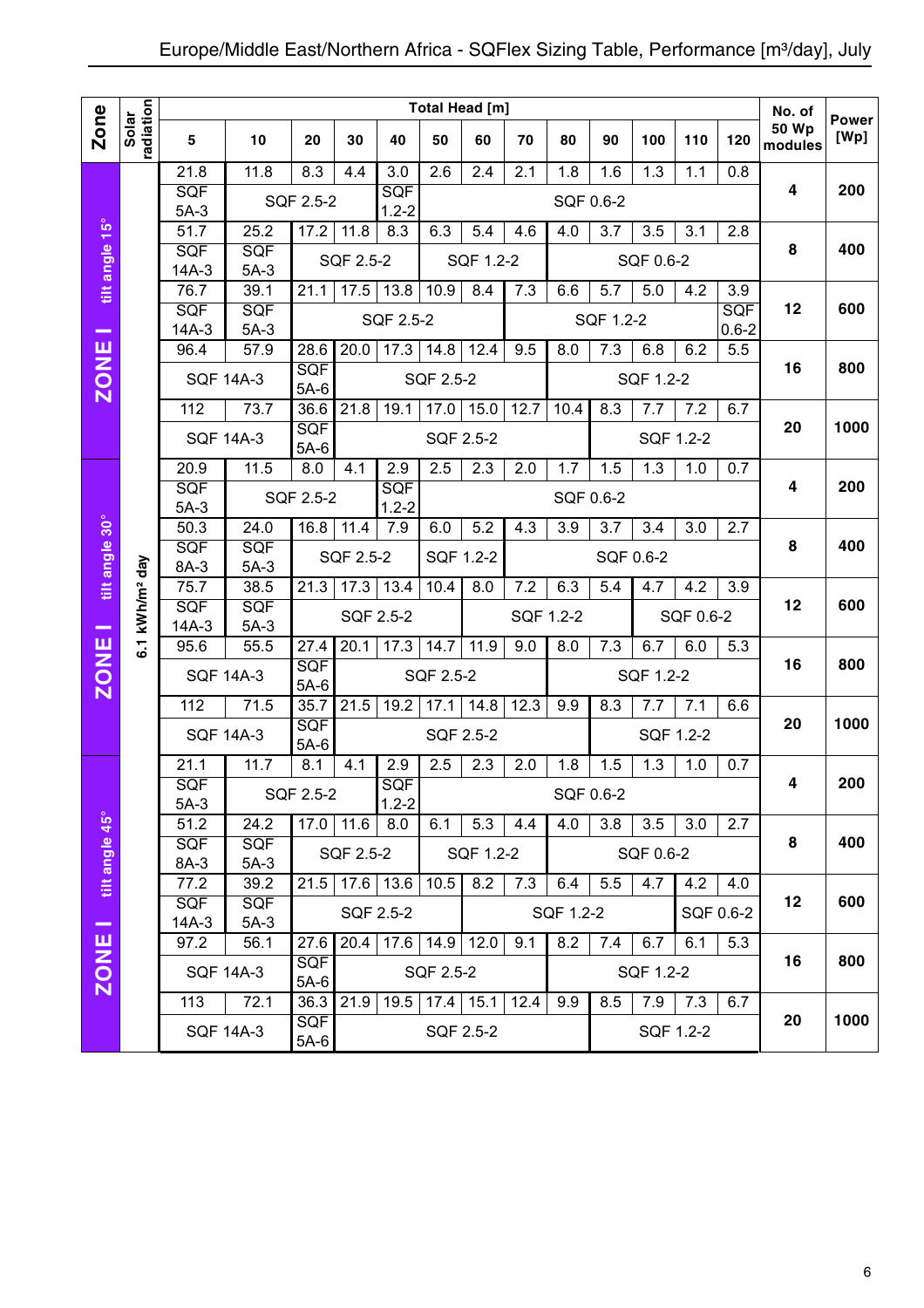|                          |                        |                       |                      |                      |                 |                         |           | Total Head [m]       |           |           |           |           |           |                         | No. of                  |                      |
|--------------------------|------------------------|-----------------------|----------------------|----------------------|-----------------|-------------------------|-----------|----------------------|-----------|-----------|-----------|-----------|-----------|-------------------------|-------------------------|----------------------|
| <b>Zone</b>              | radiation<br>Solar     | 5                     | 10                   | 20                   | 30              | 40                      | 50        | 60                   | 70        | 80        | 90        | 100       | 110       | 120                     | <b>50 Wp</b><br>modules | <b>Power</b><br>[Wp] |
|                          |                        | 24.7                  | 12.9                 | 9.2                  | 5.1             | 3.5                     | 2.9       | 2.7                  | 2.4       | 2.1       | 1.8       | 1.6       | 1.3       | 1.0                     |                         |                      |
|                          |                        | <b>SQF</b><br>8A-3    |                      | SQF 2.5-2            |                 | <b>SQF</b><br>$1.2 - 2$ |           |                      |           | SQF 0.6-2 |           |           |           |                         | 4                       | 200                  |
|                          |                        | $\overline{57.3}$     | 28.2                 | 18.3                 | 13.1            | 9.4                     | 6.9       | 6.1                  | 5.2       | 4.3       | 3.9       | 3.7       | 3.4       | 3.1                     |                         |                      |
| tilt angle 15°           |                        | <b>SQF</b><br>$14A-3$ | <b>SQF</b><br>$5A-3$ |                      |                 | SQF 2.5-2               |           |                      | SQF 1.2-2 |           |           |           | SQF 0.6-2 |                         | 8                       | 400                  |
|                          |                        | 82.7                  | 43.6                 | 22.0                 | 18.3            | 15.1                    | 12.1      | 9.6                  | 7.7       | 7.1       | 6.3       | 5.6       | 4.8       | 4.1                     |                         |                      |
|                          |                        | <b>SQF 14A-3</b>      |                      | SQF<br>$5A-6$        |                 | SQF 2.5-2               |           |                      |           |           | SQF 1.2-2 |           |           | SQF<br>$0.6 - 2$        | 12                      | 600                  |
| $\overline{\phantom{0}}$ |                        | 103                   | 64.2                 | 31.7                 | 20.6            | 18.0                    | 15.8      | 13.6                 | 10.9      | 8.4       | 7.6       | 7.2       | 6.7       | 6.1                     |                         |                      |
| <b>ZONE</b>              |                        | <b>SQF 14A-3</b>      |                      | SQF<br>$5A-6$        |                 |                         | SQF 2.5-2 |                      |           |           |           |           | SQF 1.2-2 |                         | 16                      | 800                  |
|                          |                        | 119                   | 80.0                 | 40.2                 | 24.7            | 19.7                    | 17.8      | 15.7                 | 13.6      | 11.6      | 9.0       | 8.1       | 7.5       | 7.0                     |                         |                      |
|                          |                        | <b>SQF 14A-3</b>      |                      | SQF<br>$5A-6$        |                 |                         |           | SQF 2.5-2            |           |           |           |           | SQF 1.2-2 |                         | 20                      | 1000                 |
|                          |                        | 23.4                  | 12.6                 | 8.9                  | 4.8             | 3.3                     | 2.8       | 2.6                  | 2.3       | 2.0       | 1.7       | 1.5       | 1.2       | 0.9                     |                         |                      |
|                          |                        | SQF<br>8A-3           |                      | SQF 2.5-2            |                 | <b>SQF</b><br>$1.2 - 2$ |           |                      |           | SQF 0.6-2 |           |           |           |                         | 4                       | 200                  |
|                          |                        | 55.4                  | 27.1                 | 18.1                 | 12.7            | 9.0                     | 6.7       | 5.8                  | 4.9       | 4.2       | 3.9       | 3.7       | 3.3       | 3.0                     |                         |                      |
| tilt angle 30°           |                        | SQF<br>$14A-3$        | SQF<br>$5A-3$        |                      | SQF 2.5-2       |                         |           | SQF 1.2-2            |           |           |           | SQF 0.6-2 |           |                         | 8                       | 400                  |
|                          |                        | 81.9                  | 41.5                 | 22.0                 | 18.3            | 14.8                    | 11.7      | 9.2                  | 7.7       | 6.9       | 6.1       | 5.4       | 4.6       | 4.1                     |                         |                      |
|                          | kWh/m <sup>2</sup> day | <b>SQF</b><br>$14A-3$ | <b>SQF</b><br>$5A-3$ |                      |                 | SQF 2.5-2               |           |                      |           | SQF 1.2-2 |           |           |           | <b>SQF</b><br>$0.6 - 2$ | 12                      | 600                  |
| $\overline{\phantom{a}}$ | 6.7                    | 102                   | 62.1                 | 30.6                 | 20.7            | 18.0                    | 15.7      | 13.3                 | 10.4      | 8.4       | 7.7       | 7.1       | 6.5       | 6.0                     |                         |                      |
| <b>ZONE</b>              |                        | <b>SQF 14A-3</b>      |                      | <b>SQF</b><br>$5A-6$ |                 |                         | SQF 2.5-2 |                      |           |           |           | SQF 1.2-2 |           |                         | 16                      | 800                  |
|                          |                        | 118                   | 78.0                 | 39.4                 | 23.6            | 19.8                    | 17.8      | 15.7                 | 13.3      | 11.3      | 8.6       | 8.1       | 7.5       | 7.0                     |                         |                      |
|                          |                        | <b>SQF 14A-3</b>      |                      | SQF<br>$5A-6$        |                 |                         |           | SQF 2.5-2            |           |           |           |           | SQF 1.2-2 |                         | 20                      | 1000                 |
|                          |                        | 23.9                  | 12.9                 | 9.1                  | 4.9             | 3.4                     | 2.8       | 2.6                  | 2.3       | 2.0       | 1.8       | 1.5       | 1.2       | 0.9                     |                         |                      |
|                          |                        | SQF<br>8A-3           |                      | SQF 2.5-2            |                 | SQF<br>$1.2 - 2$        |           |                      |           | SQF 0.6-2 |           |           |           |                         |                         | 200                  |
| $45^{\circ}$             |                        | 56.2                  | 27.5                 |                      | $18.4$ 12.9     | 9.1                     | 6.9       | 5.9                  | 5.0       | 4.3       | 4.0       | 3.8       | 3.4       | 3.0                     |                         |                      |
| tilt angle               |                        | <b>SQF</b><br>$14A-3$ | <b>SQF</b><br>$5A-3$ |                      | SQF 2.5-2       |                         |           | SQF 1.2-2            |           |           |           | SQF 0.6-2 |           |                         | 8                       | 400                  |
|                          |                        | 83.7                  | 42.4                 | 22.2                 | 18.7            | 15.1                    | 11.8      | 9.3                  | 7.9       | 7.1       | 6.2       | 5.5       | 4.7       | 4.2                     |                         |                      |
| $\Rightarrow$            |                        | <b>SQF</b><br>$14A-3$ | <b>SQF</b><br>$5A-3$ |                      |                 | SQF 2.5-2               |           |                      |           |           | SQF 1.2-2 |           |           | <b>SQF</b><br>$0.6 - 2$ | 12                      | 600                  |
|                          |                        | 104                   | 63.1                 | 31.1                 | 21.1            | 18.4                    | 16.1      | 13.5                 | 10.5      | 8.6       | 7.8       | 7.3       | 6.6       | 6.1                     |                         |                      |
|                          |                        | <b>SQF 14A-3</b>      |                      | <b>SQF</b>           |                 |                         | SQF 2.5-2 |                      |           |           |           | SQF 1.2-2 |           |                         | 16                      | 800                  |
|                          |                        | 120                   | 79.2                 |                      | $40.2$   24.0   | 20.1                    |           | $18.2$   16.1   13.5 |           | 11.4      | 8.8       | 8.3       | 7.7       | 7.1                     |                         |                      |
|                          |                        | <b>SQF 14A-3</b>      |                      |                      | <b>SQF 5A-6</b> |                         |           | SQF 2.5-2            |           |           |           |           | SQF 1.2-2 |                         |                         |                      |
| <b>ZONE</b>              |                        |                       |                      | $5A-6$               |                 |                         |           |                      |           |           |           |           |           |                         | 20                      | 1000                 |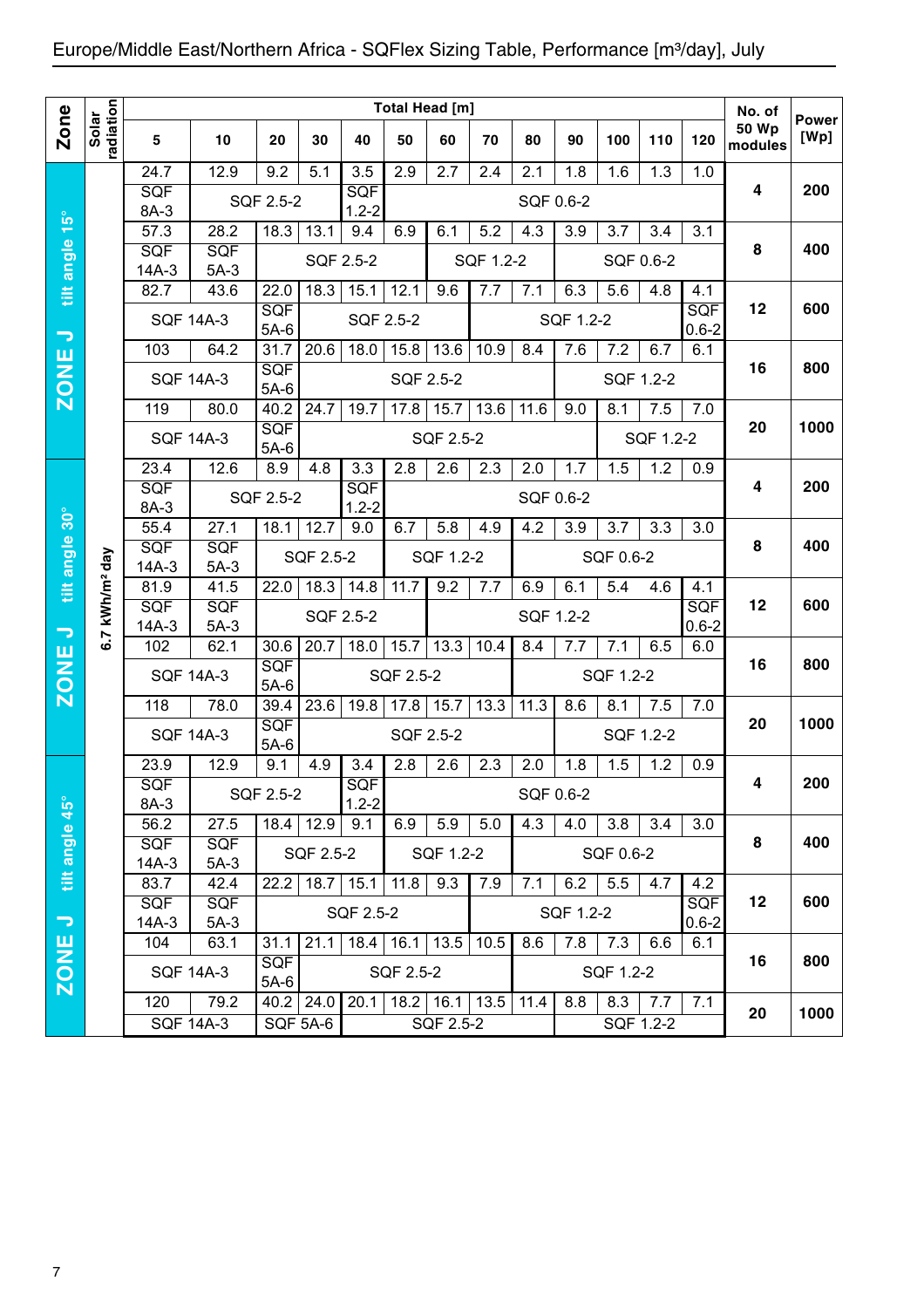|                           |                        |                         |                  |                      |                  |                         |                  | Total Head [m]   |                  |           |                  |           |                  |                  | No. of           |                      |
|---------------------------|------------------------|-------------------------|------------------|----------------------|------------------|-------------------------|------------------|------------------|------------------|-----------|------------------|-----------|------------------|------------------|------------------|----------------------|
| Zone                      | radiation<br>Solar     |                         |                  |                      |                  |                         |                  |                  |                  |           |                  |           |                  |                  | <b>50 Wp</b>     | <b>Power</b><br>[Wp] |
|                           |                        | $\overline{\mathbf{5}}$ | 10               | 20                   | 30               | 40                      | 50               | 60               | 70               | 80        | 90               | 100       | 110              | 120              | modules          |                      |
|                           |                        | 27.9                    | 13.8             | 10.1                 | 5.8              | 3.9                     | $\overline{3.1}$ | 2.9              | $\overline{2.6}$ | 2.3       | 2.0              | 1.8       | 1.5              | $\overline{1.2}$ |                  |                      |
|                           |                        | SQF                     |                  | SQF 2.5-2            |                  | SQF                     |                  |                  |                  | SQF 0.6-2 |                  |           |                  |                  | $\boldsymbol{4}$ | 200                  |
| $15^{\circ}$              |                        | 8A-3<br>62.1            | 30.8             | 19.1                 | 14.2             | $1.2 - 2$<br>10.4       | 7.8              | 6.6              | 5.7              | 4.8       | 4.1              | 3.9       | 3.6              | 3.3              |                  |                      |
| tilt angle                |                        | SQF                     | <b>SQF</b>       |                      |                  |                         |                  |                  |                  |           |                  |           |                  |                  | 8                | 400                  |
|                           |                        | $14A-3$                 | $5A-3$           |                      | SQF 2.5-2        |                         |                  |                  | SQF 1.2-2        |           |                  |           | SQF 0.6-2        |                  |                  |                      |
|                           |                        | 87.9                    | 49.1             | 24.5                 | 19.0             | 16.0                    | 13.2             | 10.7             | 8.1              | 7.5       | 6.8              | 6.2       | 5.4              | 4.6              |                  |                      |
|                           |                        | SQF                     | <b>SQF</b>       |                      |                  | <b>SQF 5A-6</b>         |                  |                  |                  |           | SQF 1.2-2        |           |                  |                  | 12               | 600                  |
| $\geq$                    |                        | $14A-3$                 | $5A-3$           |                      |                  |                         |                  |                  |                  |           |                  |           |                  |                  |                  |                      |
|                           |                        | 108                     | 69.7             | 34.5                 | 21.0             | 18.6                    | 16.5             | 14.4             | 12.0             | 9.5       | 8.0              | 7.4       | 7.0              | 6.5              |                  |                      |
| <b>ZONE</b>               |                        |                         | <b>SQF 14A-3</b> | <b>SQF</b><br>$5A-6$ |                  |                         | SQF 2.5-2        |                  |                  |           |                  |           | SQF 1.2-2        |                  | 16               | 800                  |
|                           |                        | 124                     | 85.2             | 43.2                 | 27.3             | 20.1                    | 18.4             | 16.4             | 14.2             | 12.4      | 10.2             | 8.3       | 7.8              | 7.3              |                  | 1000                 |
|                           |                        |                         | <b>SQF 14A-3</b> | <b>SQF 5A-6</b>      |                  |                         |                  | SQF 2.5-2        |                  |           |                  |           | SQF 1.2-2        |                  | 20               |                      |
|                           |                        | 26.7                    | 13.6             | 9.8                  | 5.6              | $\overline{3.8}$        | $\overline{3.0}$ | 2.8              | 2.5              | 2.2       | $\overline{2.0}$ | 1.7       | 1.4              | 1.1              |                  |                      |
|                           |                        | SQF                     |                  | SQF 2.5-2            |                  | <b>SQF</b>              |                  |                  |                  | SQF 0.6-2 |                  |           |                  |                  | 4                | 200                  |
| $30^\circ$                |                        | 8A-3                    |                  |                      |                  | $1.2 - 2$               |                  |                  |                  |           |                  |           |                  |                  |                  |                      |
|                           |                        | 60.5<br>SQF             | 29.8<br>SQF      | 19.0                 | 13.9             | 10.0                    | 7.5              | 6.4              | 5.5              | 4.7       | 4.1              | 3.9       | 3.6              | 3.3              | 8                | 400                  |
| tilt angle                | kWh/m <sup>2</sup> day | $14A-3$                 | $5A-3$           |                      |                  | SQF 2.5-2               |                  |                  | SQF 1.2-2        |           |                  |           | SQF 0.6-2        |                  |                  |                      |
|                           |                        | 87.2                    | 47.2             | 23.5                 | 19.0             | 15.9                    | 12.8             | 10.3             | 8.1              | 7.4       | 6.6              | 6.0       | $\overline{5.2}$ | 4.4              |                  |                      |
|                           |                        | <b>SQF 14A-3</b>        |                  |                      |                  | <b>SQF 5A-6</b>         |                  |                  |                  |           | SQF 1.2-2        |           |                  |                  | 12               | 600                  |
| $\geq$                    | 7.3                    | 107                     | 67.9             | 33.5                 | 21.1             | 18.7                    | 16.6             | 14.2             | 11.6             | 9.1       | 8.0              | 7.4       | 7.0              | 6.4              |                  |                      |
| <b>ZONE</b>               |                        |                         | <b>SQF 14A-3</b> | SQF                  |                  |                         | SQF 2.5-2        |                  |                  |           |                  |           | SQF 1.2-2        |                  | 16               | 800                  |
|                           |                        |                         |                  | $5A-6$               |                  |                         |                  |                  |                  |           |                  |           |                  |                  |                  |                      |
|                           |                        | 124                     | 83.6             | 42.6                 | 26.4             | 20.2                    | 18.5             | 16.4             | 14.1             | 12.2      | 9.7              | 8.4       | 7.9              | 7.3              | 20               | 1000                 |
|                           |                        | <b>SQF 14A-3</b>        |                  | <b>SQF 5A-6</b>      |                  |                         |                  | SQF 2.5-2        |                  |           |                  |           | SQF 1.2-2        |                  |                  |                      |
|                           |                        | $\overline{27.3}$       | 13.9             | 10.1                 | $\overline{5.7}$ | 3.9                     | 3.1              | $\overline{2.9}$ | 2.5              | 2.3       | 2.0              | 1.8       | 1.4              | 1.1              | 4                | 200                  |
|                           |                        | <b>SQF</b><br>8A-3      |                  | SQF 2.5-2            |                  | <b>SQF</b><br>$1.2 - 2$ |                  |                  |                  | SQF 0.6-2 |                  |           |                  |                  |                  |                      |
| $45^{\circ}$<br>$\bullet$ |                        | 61.6                    | 30.4             | $19.4$ 14.2          |                  | 10.2                    | 7.6              | 6.5              | 5.6              | 4.8       | 4.2              | 4.0       | 3.7              | 3.3              |                  |                      |
|                           |                        | SQF                     | <b>SQF</b>       |                      |                  |                         |                  |                  |                  |           |                  |           |                  |                  | 8                | 400                  |
| tilt angl                 |                        | 14A-3                   | $5A-3$           |                      |                  | SQF 2.5-2               |                  |                  | SQF 1.2-2        |           |                  |           | SQF 0.6-2        |                  |                  |                      |
|                           |                        | 89.3                    | 48.4             | 24.0                 | 19.4             | $16.3$ 13.1             |                  | 10.5             | 8.3              | 7.6       | 6.8              | 6.1       | 5.3              | 4.5              |                  |                      |
|                           |                        | <b>SQF</b>              | <b>SQF 5A-6</b>  |                      |                  | SQF 1.2-2               |                  |                  |                  |           |                  | SQF 1.2-2 |                  |                  | 12               | 600                  |
| $\geq$                    |                        | $14A-3$<br>110          | 69.1             | 34.4                 | 21.5             | 19.1                    | 16.9             | 14.6             | 11.8             | 9.3       | 8.2              | 7.6       | 7.1              | 6.5              |                  |                      |
|                           |                        |                         |                  | <b>SQF</b>           |                  |                         |                  |                  |                  |           |                  |           |                  |                  | 16               | 800                  |
| <b>ZONE</b>               |                        |                         | <b>SQF 14A-3</b> | $5A-6$               |                  |                         | SQF 2.5-2        |                  |                  |           |                  |           | SQF 1.2-2        |                  |                  |                      |
|                           |                        | 126                     | 85.9             | $43.6$ 26.9          |                  | 20.6                    | 18.9             | $16.8$ 14.5      |                  | 12.4      | 10.0             | 8.5       | 8.1              | 7.4              |                  |                      |
|                           |                        |                         | <b>SQF 14A-3</b> |                      | <b>SQF 5A-6</b>  |                         |                  | SQF 2.5-2        |                  |           |                  |           | SQF 1.2-2        |                  | 20               | 1000                 |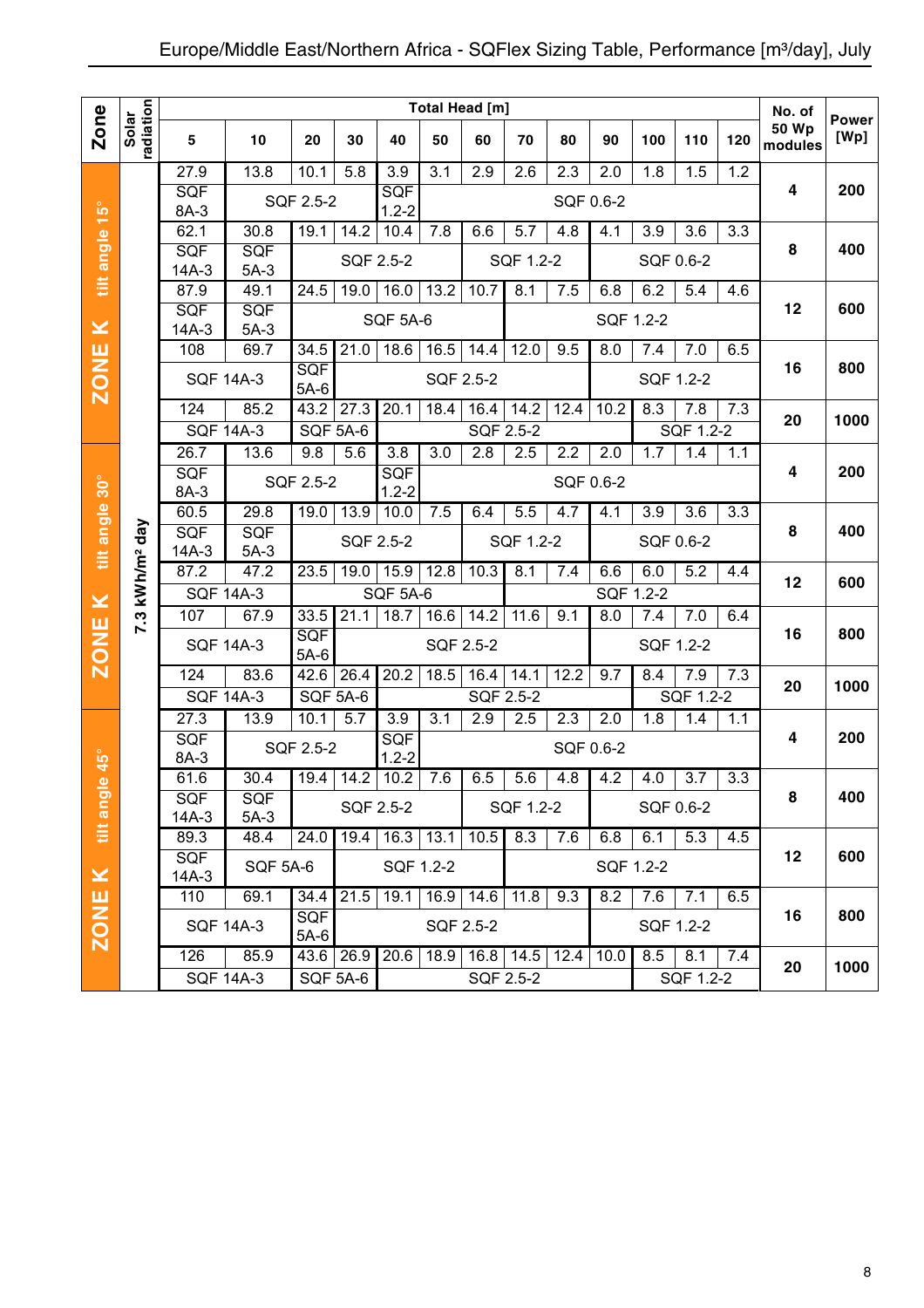|                                    |                        |                    |                  |                      |                        |             |           | Total Head [m]         |                                  |         |           |                   |                   |     | No. of                  |                      |
|------------------------------------|------------------------|--------------------|------------------|----------------------|------------------------|-------------|-----------|------------------------|----------------------------------|---------|-----------|-------------------|-------------------|-----|-------------------------|----------------------|
| <b>Zone</b>                        | radiation<br>Solar     | 5                  | 10               | 20                   | 30                     | 40          | 50        | 60                     | 70                               | 80      | 90        | 100               | 110               | 120 | <b>50 Wp</b><br>modules | <b>Power</b><br>[Wp] |
|                                    |                        | 30.6               | 14.7             | 10.9                 | 6.4                    | 4.3         | 3.5       | 3.1                    | 2.8                              | 2.5     | 2.2       | 2.0               | 1.6               | 1.4 |                         |                      |
|                                    |                        | SQF<br>8A-3        |                  | SQF 2.5-2            |                        | SQF 1.2-2   |           |                        |                                  |         | SQF 0.6-2 |                   |                   |     | 4                       | 200                  |
|                                    |                        | 66.1               | 33.0             | 19.7                 | 15.2                   | 11.2        | 8.6       | 7.1                    | 6.2                              | 5.3     | 4.4       | 4.0               | 3.8               | 3.5 |                         |                      |
| tilt angle 15°                     |                        | SQF                | SQF              |                      |                        | SQF 2.5-2   |           |                        | SQF 1.2-2                        |         |           |                   | SQF 0.6-2         |     | 8                       | 400                  |
|                                    |                        | $14A-3$<br>92.3    | $5A-3$<br>53.8   | 26.6                 | 19.5                   | 16.8        | 14.2      | 11.6                   | 8.7                              | 7.7     | 7.1       | 6.5               | 5.9               | 5.1 |                         |                      |
| ⊐                                  |                        | <b>SQF 14A-3</b>   |                  | <b>SQF</b><br>$5A-6$ |                        |             | SQF 2.5-2 |                        |                                  |         |           | SQF 1.2-2         |                   |     | 12                      | 600                  |
|                                    |                        | 113                | 74.3             | 36.9                 | 22.0                   | 19.2        | 17.1      | 15.1                   | 12.8                             | 10.5    | 8.3       | 7.7               | 7.2               | 6.8 |                         |                      |
| <b>ZONE</b>                        |                        | <b>SQF 14A-3</b>   |                  | SQF 5A-6             |                        |             |           | $\overline{SQF}$ 2.5-2 |                                  |         |           | SQF 1.2-2         |                   |     | 16                      | 800                  |
|                                    |                        | 128                | 88.9             | 45.4                 | 29.1                   | 20.4        | 18.8      | 17.0                   | 14.7                             | 13.1    | 11.0      | 8.5               | 8.0               | 7.6 |                         |                      |
|                                    |                        | <b>SQF 14A-3</b>   |                  | SQF 5A-6             |                        |             |           | SQF 2.5-2              |                                  |         |           |                   | SQF 1.2-2         |     | 20                      | 1000                 |
|                                    |                        | 29.6               | 14.5             | 10.6                 | 6.2                    | 4.1         | 3.4       | 3.0                    | 2.7                              | 2.4     | 2.2       | 1.9               | 1.6               | 1.3 |                         |                      |
|                                    |                        | <b>SQF</b><br>8A-3 |                  | SQF 2.5-2            |                        | SQF 1.2-2   |           |                        |                                  |         | SQF 0.6-2 |                   |                   |     | 4                       | 200                  |
|                                    |                        | 64.8               | 32.2             | 19.8                 | 14.9                   | 10.9        | 8.3       | 6.9                    | 6.0                              | 5.1     | 4.3       | 4.1               | 3.8               | 3.5 |                         |                      |
| tilt angle 30°                     |                        | SQF                | <b>SQF</b>       |                      |                        | SQF 2.5-2   |           |                        | SQF 1.2-2                        |         |           | SQF 0.6-2         |                   |     | 8                       | 400                  |
|                                    |                        | $14A-3$            | $5A-3$           |                      |                        |             |           |                        |                                  |         |           |                   |                   |     |                         |                      |
|                                    |                        | 91.8               | 52.2             | 26.0<br><b>SQF</b>   | 19.6                   | 16.7        | 13.9      | 11.3                   | 8.4                              | 7.8     | 7.0       | 6.4               | 5.7               | 4.9 | 12                      | 600                  |
| ᆜ                                  | kWh/m <sup>2</sup> day | <b>SQF 14A-3</b>   |                  | $5A-6$               |                        |             | SQF 2.5-2 |                        |                                  |         |           | SQF 1.2-2         |                   |     |                         |                      |
|                                    | 7.9                    | 112                | 72.8             | 36.2                 | 21.5                   | 19.3        | 17.1      | 15.0                   | 12.6                             | 10.1    | 8.3       | 7.7               | 7.2               | 6.7 |                         |                      |
| <b>ZONE</b>                        |                        | <b>SQF 14A-3</b>   |                  | <b>SQF</b><br>$5A-6$ |                        |             |           | SQF 2.5-2              |                                  |         |           | SQF 1.2-2         |                   |     | 16                      | 800                  |
|                                    |                        | 128                | 88.7             | 45.2                 | 28.6                   | 20.6        | 18.9      | 17.0                   | 14.7                             | 12.9    | 10.7      | 8.5               | 8.1               | 7.6 | 20                      | 1000                 |
|                                    |                        | <b>SQF 14A-3</b>   |                  | <b>SQF 5A-6</b>      |                        |             |           |                        | SQF 2.5-2                        |         |           |                   | SQF 1.2-2         |     |                         |                      |
|                                    |                        | 30.4<br>SQF        | 14.8             | 10.9                 | 6.4                    | 4.3         | 3.5       | 3.1                    | 2.8                              | 2.5     | 2.2       | 2.0               | 1.6               | 1.3 | 4                       | 200                  |
| $\overline{\left 45^\circ\right }$ |                        | 8A-3               |                  | SQF 2.5-2            |                        | SQF 1.2-2   |           |                        |                                  |         | SQF 0.6-2 |                   |                   |     |                         |                      |
| $\bullet$                          |                        | 66.1               | 32.9             |                      | $\overline{20.1}$ 15.3 | 11.2        | 8.5       | 7.1                    | 6.1                              | $5.3\,$ | 4.4       | 4.2               | 3.9               | 3.5 |                         |                      |
| tilt angle                         |                        | <b>SQF</b>         | SQF              |                      |                        | SQF 2.5-2   |           |                        | SQF 1.2-2                        |         |           | SQF 0.6-2         |                   |     | 8                       | 400                  |
|                                    |                        | $14A-3$<br>94.1    | $5A-3$<br>53.7   | 26.4                 | 20.0                   | $17.1$ 14.3 |           | 11.5                   | 8.6                              | 8.0     | 7.2       | 6.6               | 5.8               | 5.1 |                         |                      |
|                                    |                        |                    |                  | SQF                  |                        |             |           |                        |                                  |         |           |                   |                   |     | 12                      | 600                  |
| $\overline{\phantom{0}}$           |                        |                    | <b>SQF 14A-3</b> | $5A-6$               |                        |             | SQF 2.5-2 |                        |                                  |         |           | SQF 1.2-2         |                   |     |                         |                      |
|                                    |                        | 115                | 74.3             |                      | 37.3 21.9              |             |           |                        | 19.7   17.5   15.4   12.9   10.4 |         |           | $8.5$   7.9   7.3 |                   | 6.9 |                         |                      |
| <b>ZONE</b>                        |                        |                    | <b>SQF 14A-3</b> | <b>SQF</b><br>$5A-6$ |                        |             | SQF 2.5-2 |                        |                                  |         |           | SQF 1.2-2         |                   |     | 16                      | 800                  |
|                                    |                        | 131                | 91.2             |                      | 46.3 29.2              | 21.0        |           |                        | 19.3   17.5   15.1   13.2        |         | 11.0      |                   | $8.7$   8.3   7.8 |     |                         |                      |
|                                    |                        |                    | <b>SQF 14A-3</b> |                      | SQF 5A-6               |             |           |                        | SQF 2.5-2                        |         |           |                   | SQF 1.2-2         |     | 20                      | 1000                 |